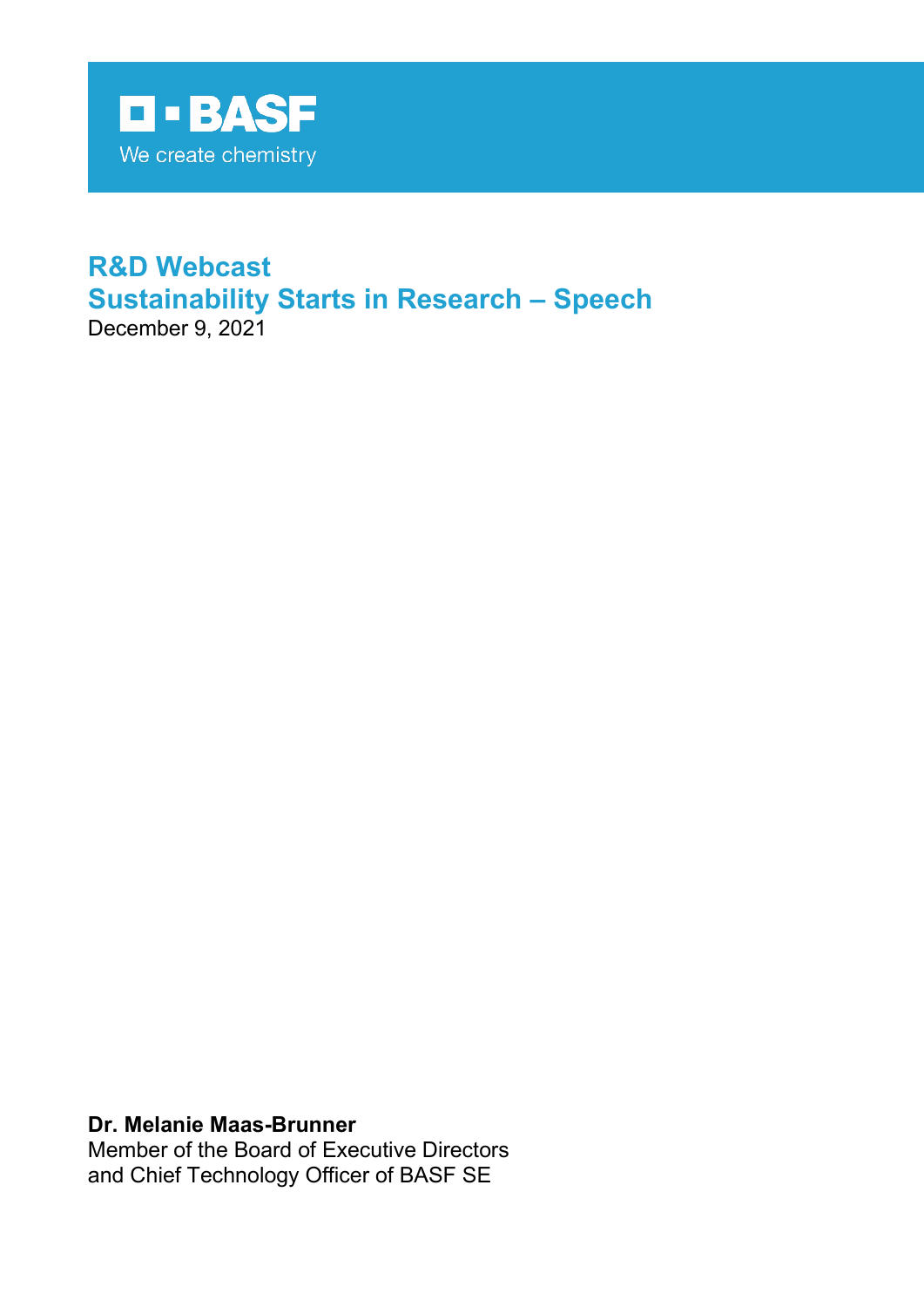# **[Title Slide]**

Ladies and gentlemen,

A warm welcome to this year's R&D Webcast. This is my first in the role of Chief Technology Officer. I am passionate about research and our innovations. As it is my first interaction with investors and analysts, I hope this comes across in this virtual format. I look forward to the Q&A session with you following my presentation.

# **[Slide 2: We live in a time of tremendous challenges…]**

The Earth's average temperature has already risen by 1.1 degrees Celsius compared to the pre-industrial era. We are quickly approaching 1.5 degrees Celsius. Global climate change is human-induced, states the Sixth IPCC Assessment Report.

It is becoming increasingly clear: Climate change is the greatest challenge of the 21st century. Quick and decisive action is needed now. That is the only way to reach the goals of the Paris Agreement. We are aware of our responsibility. We at BASF support the Paris Agreement target of limiting global warming to less than 2 degrees Celsius.

The international community needs to address many issues simultaneously: climate protection, the use of limited resources and providing the growing global population with food, water and energy. These are all tremendous challenges.

# **[Slide 3: …and we live in a time of groundbreaking innovations]**

At the same time, we live in an age with many groundbreaking innovations.

The energy transformation is progressing faster and faster – thanks to technological advances in solar and wind energy generation as well as in the use of electrical energy. The per-kilowatt-hour costs of solar or wind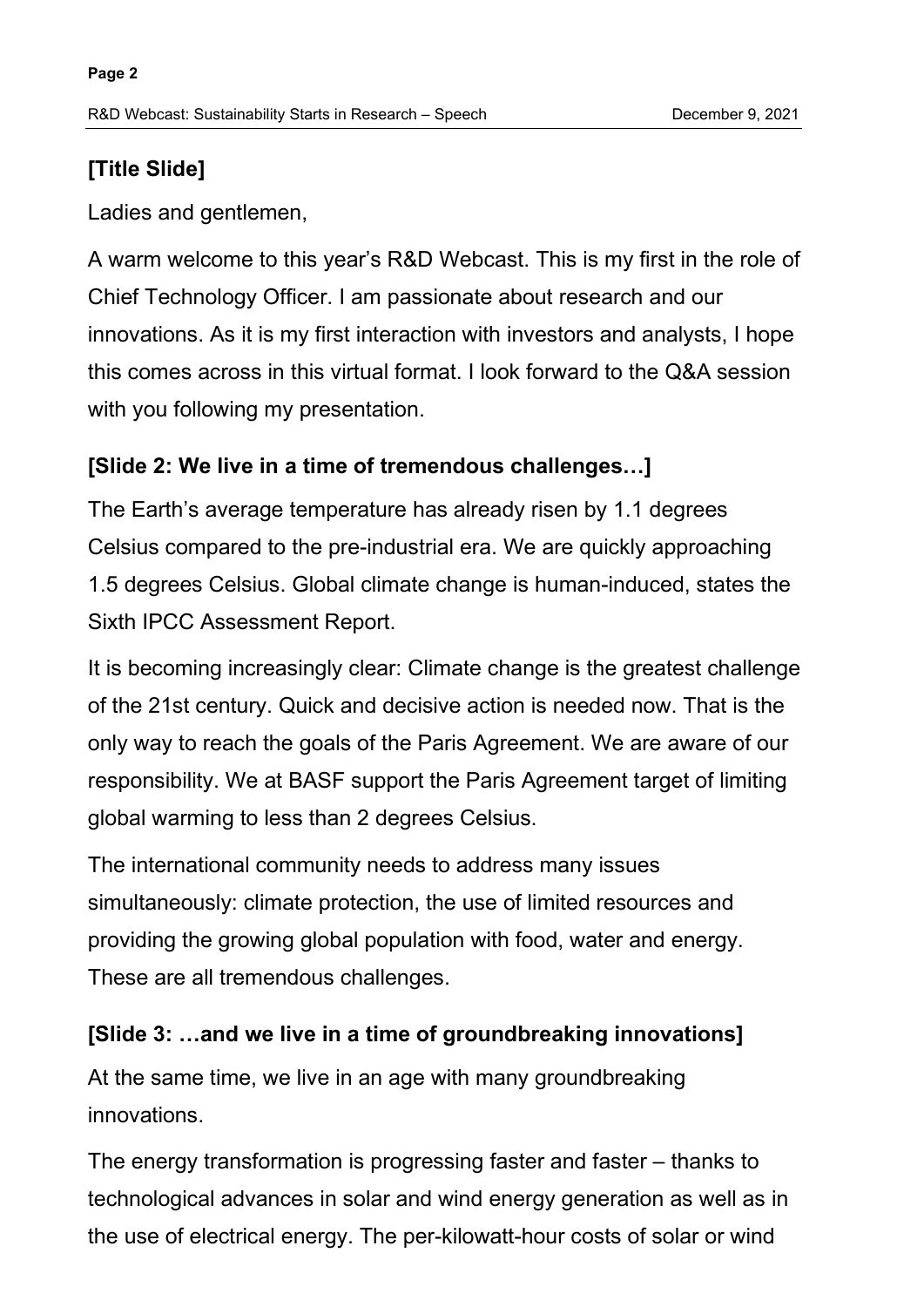electricity are falling. There are very rapid improvements in battery technology, such as in electric vehicles.

Another field of research also puts me in an optimistic mood: quantum computing. It will launch a chain of disruptive innovations that will fundamentally change the chemical industry in the long term. We will be able to develop new products much faster. This technology makes it easier for us to model chemical reactions and molecular properties. And in future, we will also be able to better study larger molecules. That is why BASF has joined the Qutac Consortium. Quantum technology is the way of the future. And we want to use this technology in industrial applications.

# **[Slide 4: Innovation is the key enabler for the sustainability transformation]**

At BASF, innovations have always been the key to success. They enable us to transform our company and offer our customers products that are more sustainable – supporting their differentiation in their specific markets.

For us, innovations begin in research and development. The know-how of our highly qualified staff is our most valuable resource and the foundation of our innovative strength.

We focus on developing sustainable solutions for our customers. To help them to reduce their carbon footprint, use resources more efficiently or manufacture products in a more eco-friendly way enabling a circular economy. This is how we safeguard our competitiveness in the long term. And make our contribution to society.

# **[Slide 5: We operate the industry-leading innovation platform]**

We have a unique research and development landscape. Worldwide, we have around 10,000 employees working in research and development, many of whom are based in Ludwigshafen. We have continuously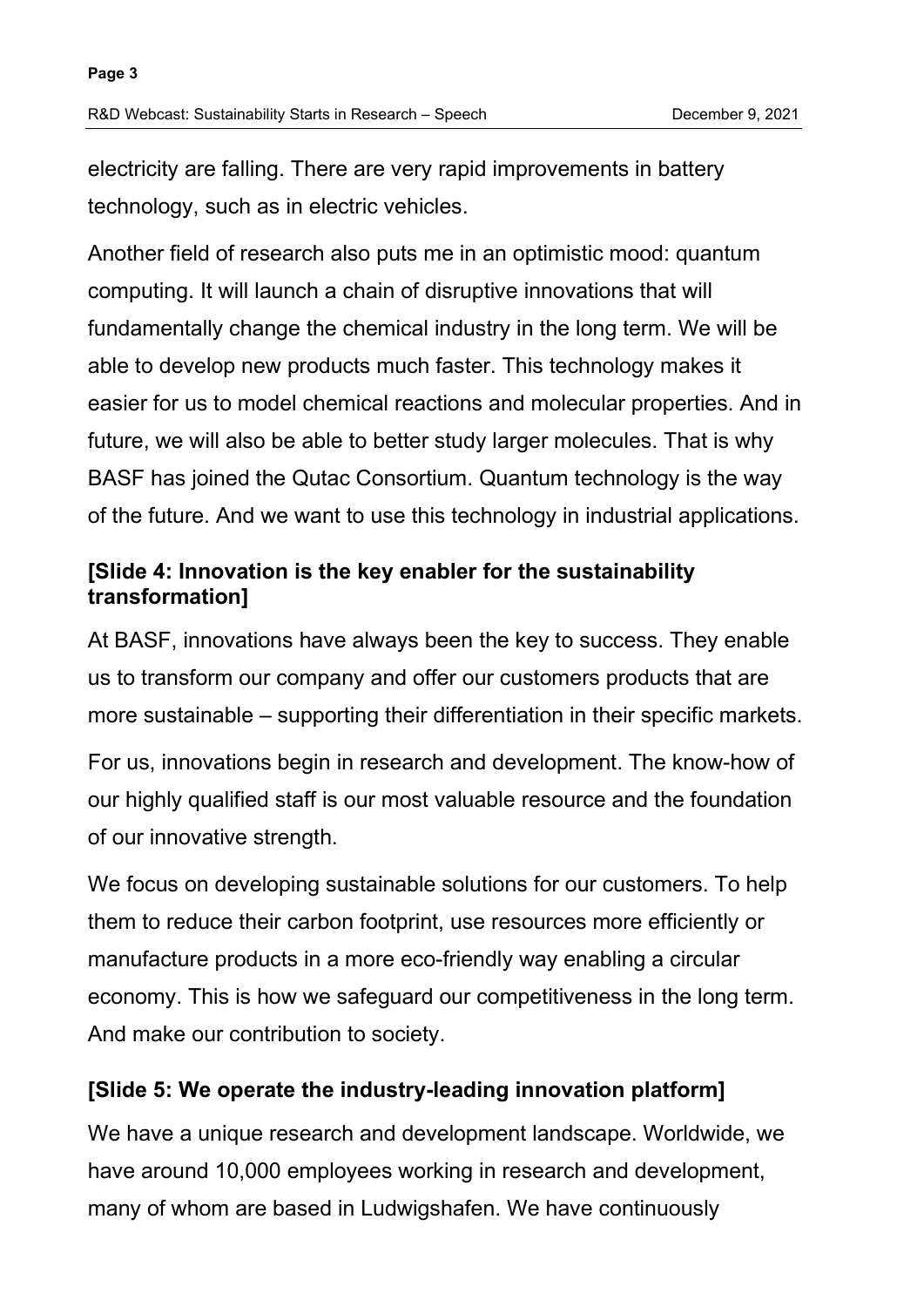expanded our presence in the regions in recent years. This enables us to react faster to regional growth trends. We invest around 2 billion euros per year to develop new products, new fields of technology and competencies. We generated annual sales of around 10 billion euros with products launched on the market in the past five years that stemmed from R&D activities.

### **[Slide 6: New setup to benefit our customers and support the transformation towards sustainability]**

To secure long-term success, we must further strengthen our customer proximity and leverage the advantages of our Know-how Verbund. By this, I mean our technologies and the broad knowledge of our employees. To become even better, we will be reorganizing our global research activities next year.

Business-related research units which previously belonged to one of the three group research divisions will be embedded into the operating divisions. This will put them in an even better position to cater to the needs of our customers. Our aim is to further shorten the time to market for new products and to accelerate the company's organic growth.

Many of our customer industries have very specific requirements, for example, in the automotive or personal care industries. New solutions from the laboratory and their application testing are very closely linked in these business areas. This integration will help us to react even more quickly to trends in these fast-moving markets.

Research activities that are relevant to several operating divisions will be bundled in a central research division headquartered in Ludwigshafen. This division will keep a global footprint with a presence in all regions.

It will be aligned with our focus areas. As a result, we will create synergies and a strong foundation for market trends. Developing new competencies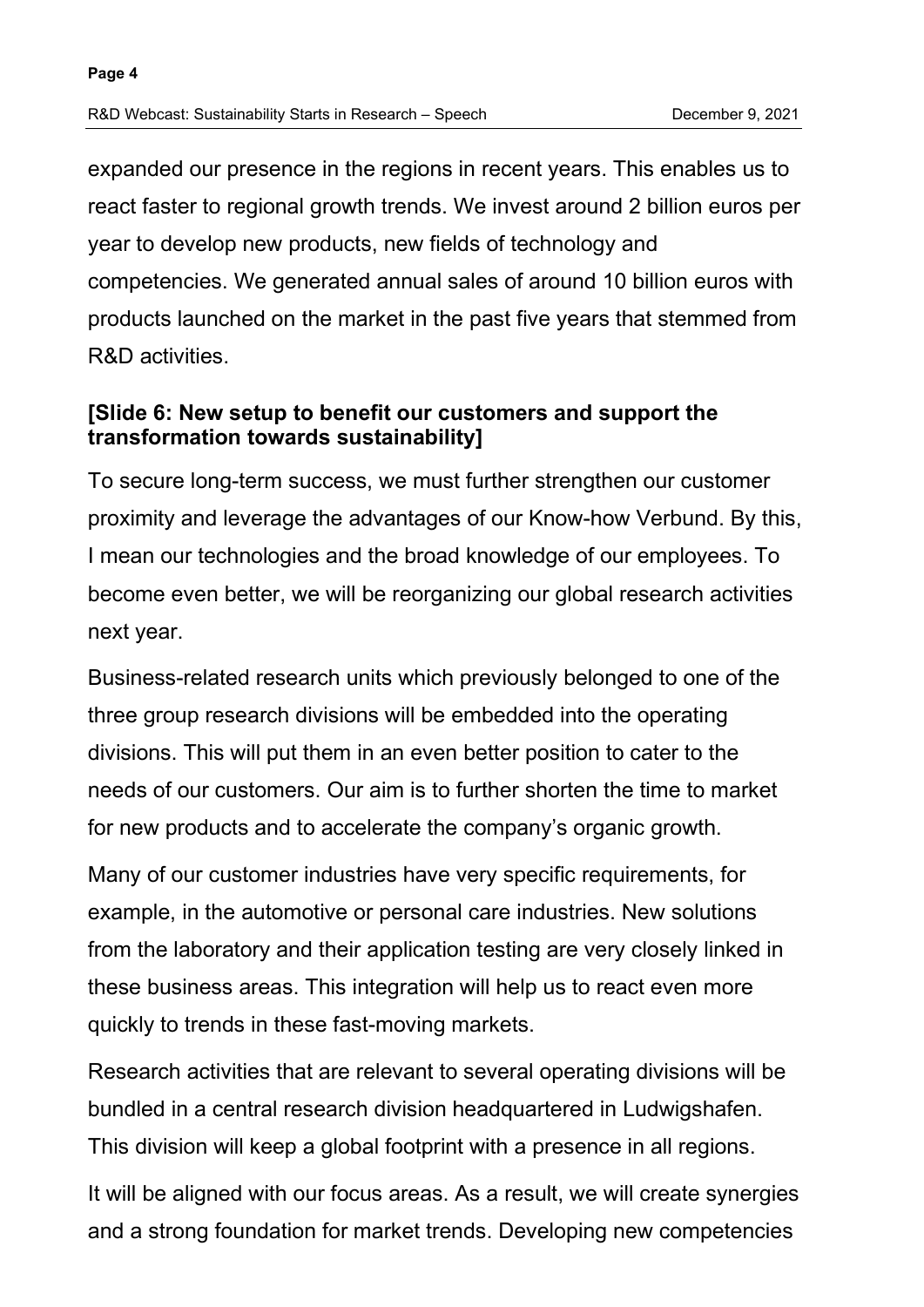is an ongoing task for us. For example, when it comes to further reducing our carbon footprint, developing concepts for biodegradable plastics, or using digital tools more effectively.

# **[Slide 7: Our purpose leads the way: We create chemistry for a sustainable future]**

Ladies and gentlemen.

We are – and want to stay – the innovation leader in the market. I have told you how our organizational realignment will contribute to this.

Our corporate purpose – We create chemistry for a sustainable future – guides our actions. We have set ourselves an ambitious goal for 2030: We want to reduce our absolute  $CO<sub>2</sub>$  emissions by 25 percent compared to 2018 levels. And by 2050, we aim to achieve net zero emissions at BASF. At the end of November, we announced that we are stepping up our efforts with a new project organization and the establishment of a unit called "Net Zero Accelerator." This powerful structure will support us in our transformation.

We have also set ourselves ambitious goals for our Circular Economy Program. By 2025, we want to process around 250,000 metric tons of recycled raw materials each year. And we aim to increase our sales of circular solutions to 17 billion euros by 2030. That is double the current figure.

An important steering instrument for our product portfolio is the Sustainable Solution Steering method, which is based on the sustainability performance of our products.

In the following, I will give you one research example for each of these focus areas: climate protection, circular economy, and our Sustainable Solution Steering.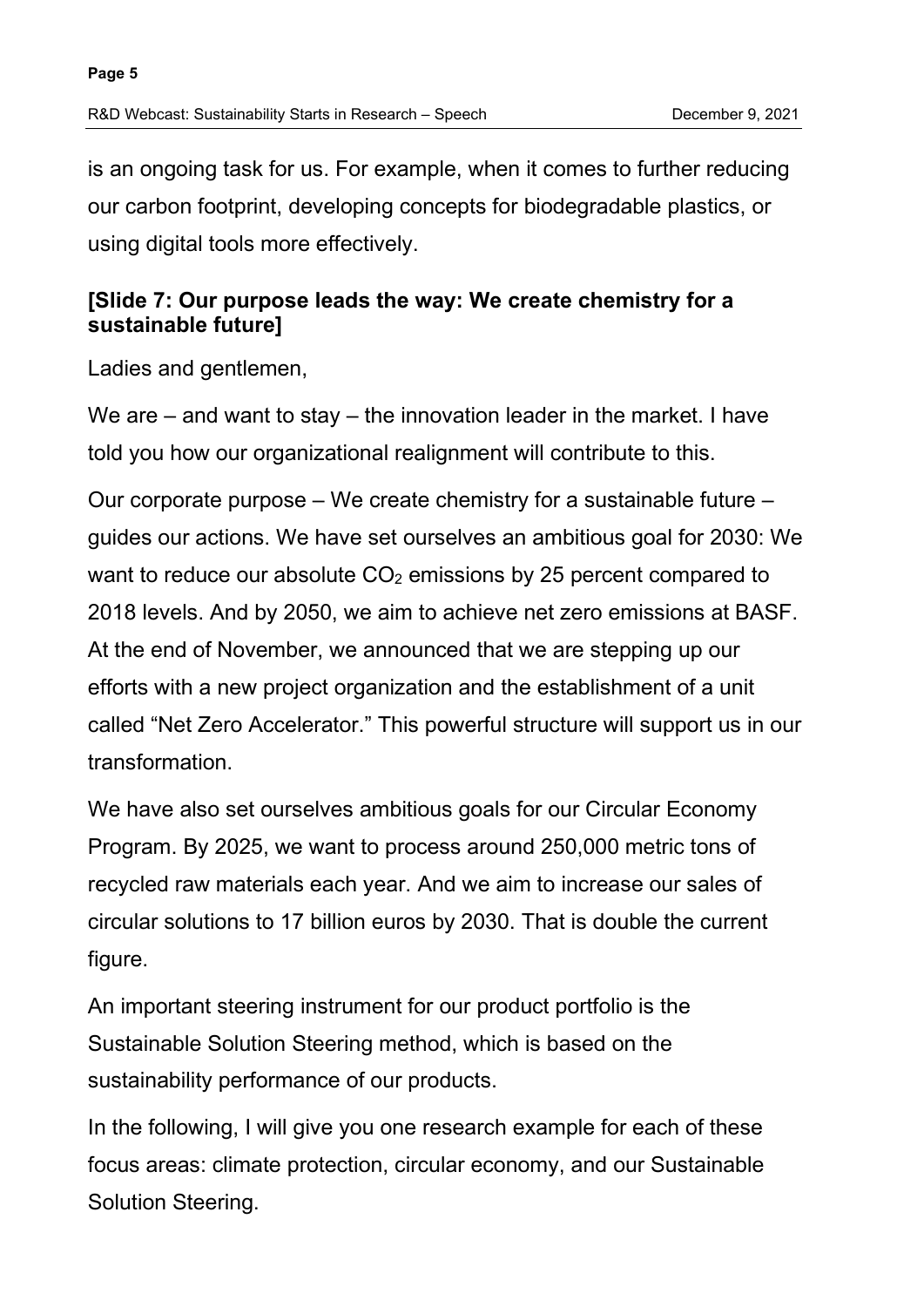### **[Slide 8: Methane pyrolysis – process innovation to reduce CO2 emissions]**

Chemistry requires vast amounts of energy. This energy currently comes primarily from fossil fuels. We have continuously further developed our plants and processes and have nearly exhausted the potential for  $CO<sub>2</sub>$ reduction. We are reaching the technical limits. That is why we need completely new technologies and processes. One of these technologies is methane pyrolysis. When powered by green electricity, it is the key technology for  $CO<sub>2</sub>$ -free hydrogen in the coming decades.

At our R&D Webcast in 2019, we first told you about our research into splitting methane into carbon and hydrogen. At that time, we had just tested an entirely new reactor concept at lab scale. We talked about the challenges related to electrical heating.

We took the next major step in the pandemic year 2020/21: the construction and commissioning of our test plant in Ludwigshafen. This plant is now running in trial operations. This is a milestone for us. I want to say thanks to the very dedicated BASF team. They have done a fabulous job in challenging times!

There are now two challenges to overcome: The first is mastering the process technology – with the electrical heating and the use of novel materials with high temperature resistance in this reactor. The reactor can reach temperatures of up to 1,400 degrees Celsius. The second challenge is the right process control. This means finding out what the right operating window is for this reactor.

CO2-neutral methane pyrolysis will contribute to sustainability and will be economically viable. We are convinced of this. And it will help to combat climate change. But until we get that far, we still have hard work to do and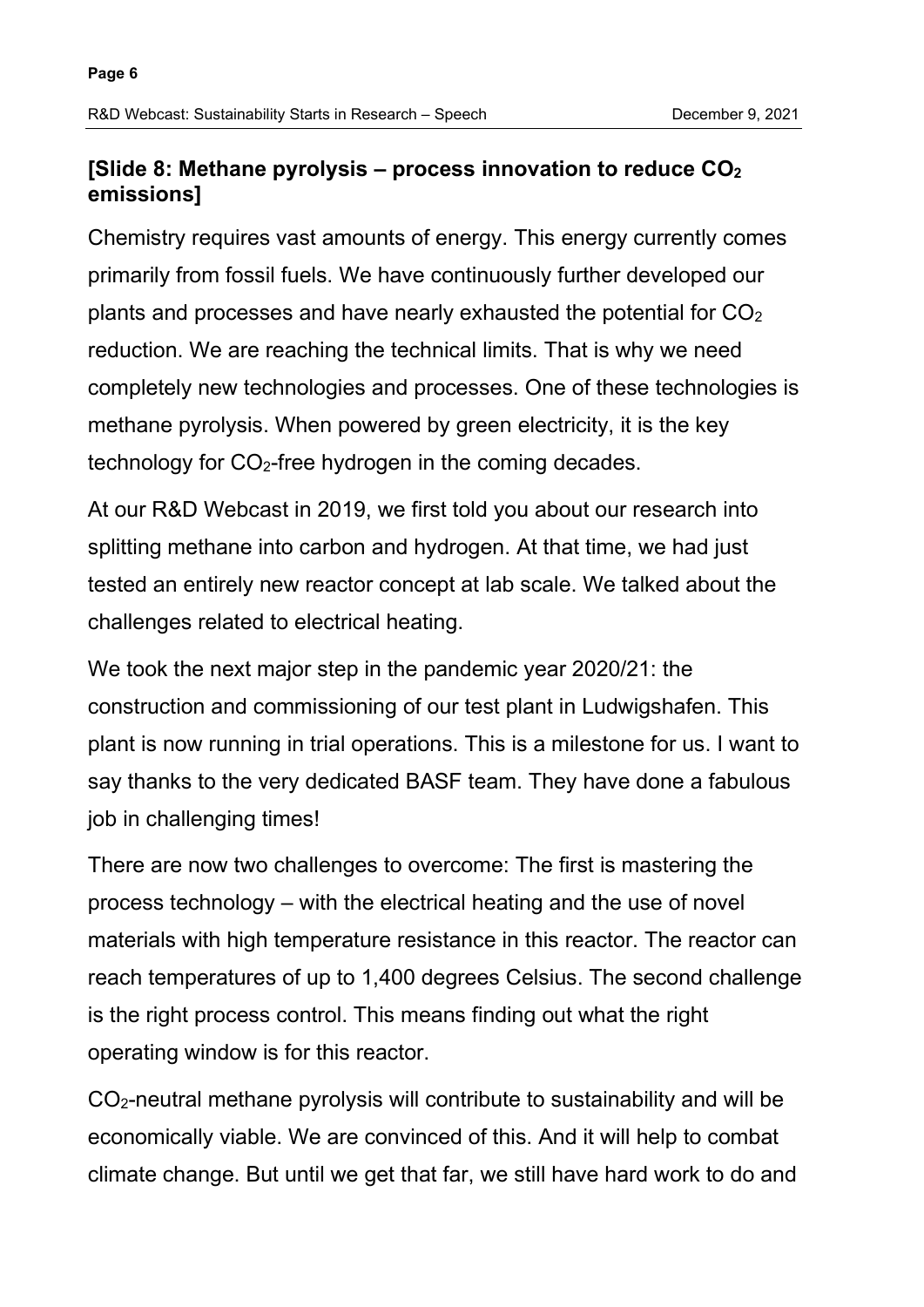some hurdles to overcome. Our next milestone will be the scaleup. We want to achieve industrial application before 2030.

#### **[Slide 9: Gas fermentation for carbon-neutral and circular products]**

Our climate is changing and one of the crucial questions is: Will it be possible to develop the urgently needed technologies to keep carbon – an important raw material – in circulation? The aim is to transform the carbon contained in industrial off-gases into valuable chemicals. Together with partners, we have already achieved a first success.

Today, industrial off-gases are primarily incinerated or thermally recovered to produce electricity and steam. In both cases,  $CO<sub>2</sub>$  is emitted. Our goal is to avoid these emissions and to recycle the main components of the offgases so they can be used in chemical production. Our researchers have been working on this since 2018 with the American startup LanzaTech.

This year they made a breakthrough: With the help of special bacteria, they were able to produce n-Octanol for the first time from carbon monoxide and hydrogen. The alcohol n-Octanol is used in cosmetics, for example. Normally, microorganisms cannot produce n-Octanol because it is toxic to them. But with biotech methods, LanzaTech was able to program the organisms in such a way that they can produce and tolerate n-Octanol during gas fermentation.

In parallel, our researchers developed a process that enables n-Octanol to be continuously separated and purified. We have successfully put this into practice in the lab.

### **[Slide 10: New biodegradable chemistry – significant acceleration of development through digitalization and automation]**

For a successful Green Deal, we want to and must achieve climateneutral production in the future. But not only that. The E.U. goals will not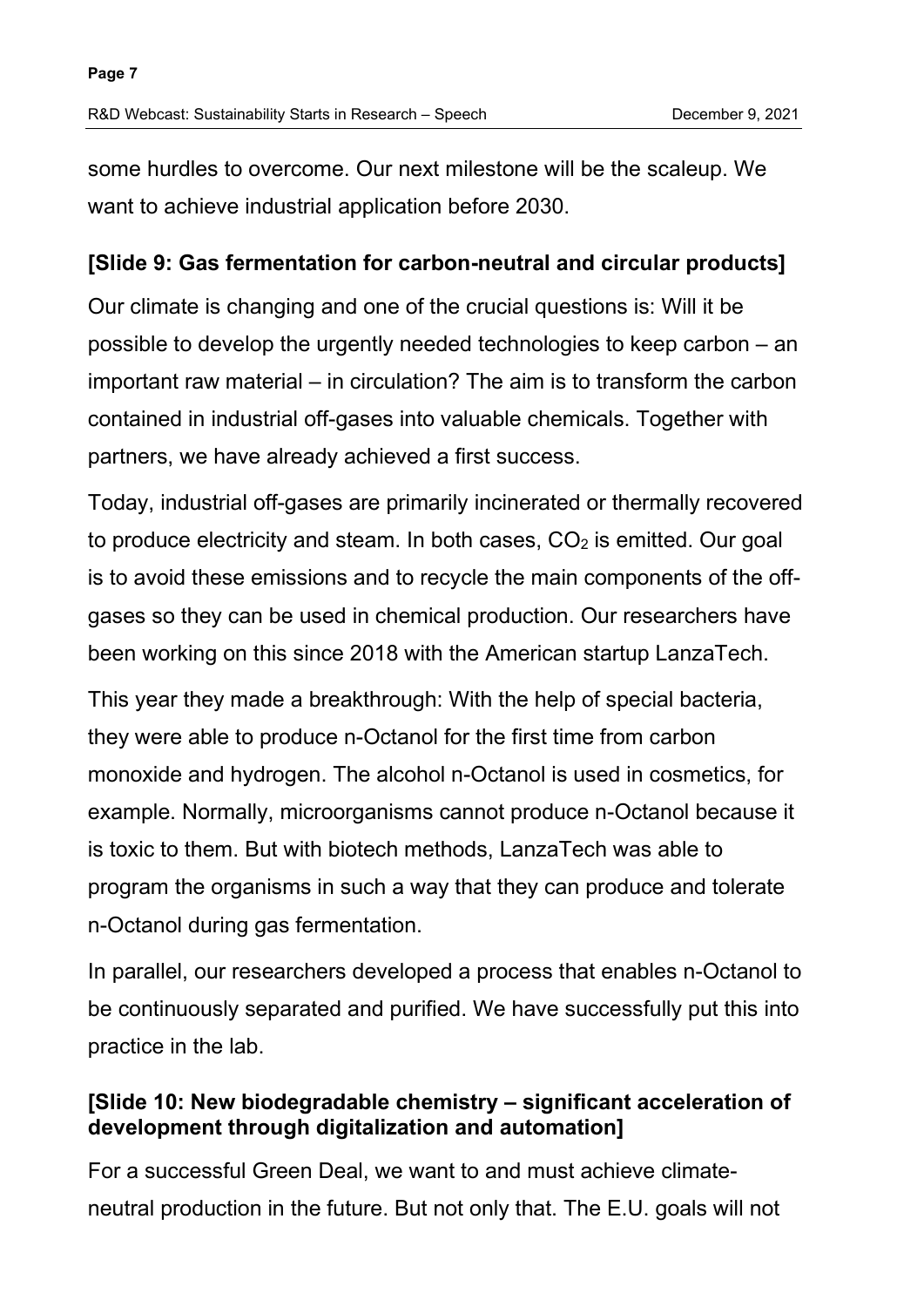be reachable without the chemical industry. Because we offer innovations for a more sustainable life.

I would like to give you one example from our research in the area of biodegradable and bio-based materials. This is an example of innovative solutions that contribute to the Green Deal agenda.

The circular economy and sustainability are increasingly important, including for our customers. For example, in the detergents and formulators industry. That is why teams at BASF are working on the question of how to best combine strong cleaning performance and good environmental compatibility. The focus is on new ingredients made from bio-based raw materials, which can biodegrade at the end of their productive life cycles. This requires new approaches in research and development.

Together with academic partners, we are pursuing various projects to develop a fundamental understanding of how biodegradation processes occur under different conditions. To this end, we are synchronizing the results of laboratory and field research. With the additional integration of new digital tools as well as faster screening and test methods, we can reduce our development times and develop high-performance, environmentally sound ingredients. This is true not only for cleaning products, but also for cosmetics and industrial applications such as agrochemicals.

# **[Slide 11: Chemical industry as enabler for the reduction of CO2 emissions in other sectors]**

The chemical industry plays a central role in the transformation towards a climate-neutral society: One reason is because the industry currently emits relatively large amounts of CO<sub>2</sub>. Another reason is that its innovative products will be especially needed in the future. These include materials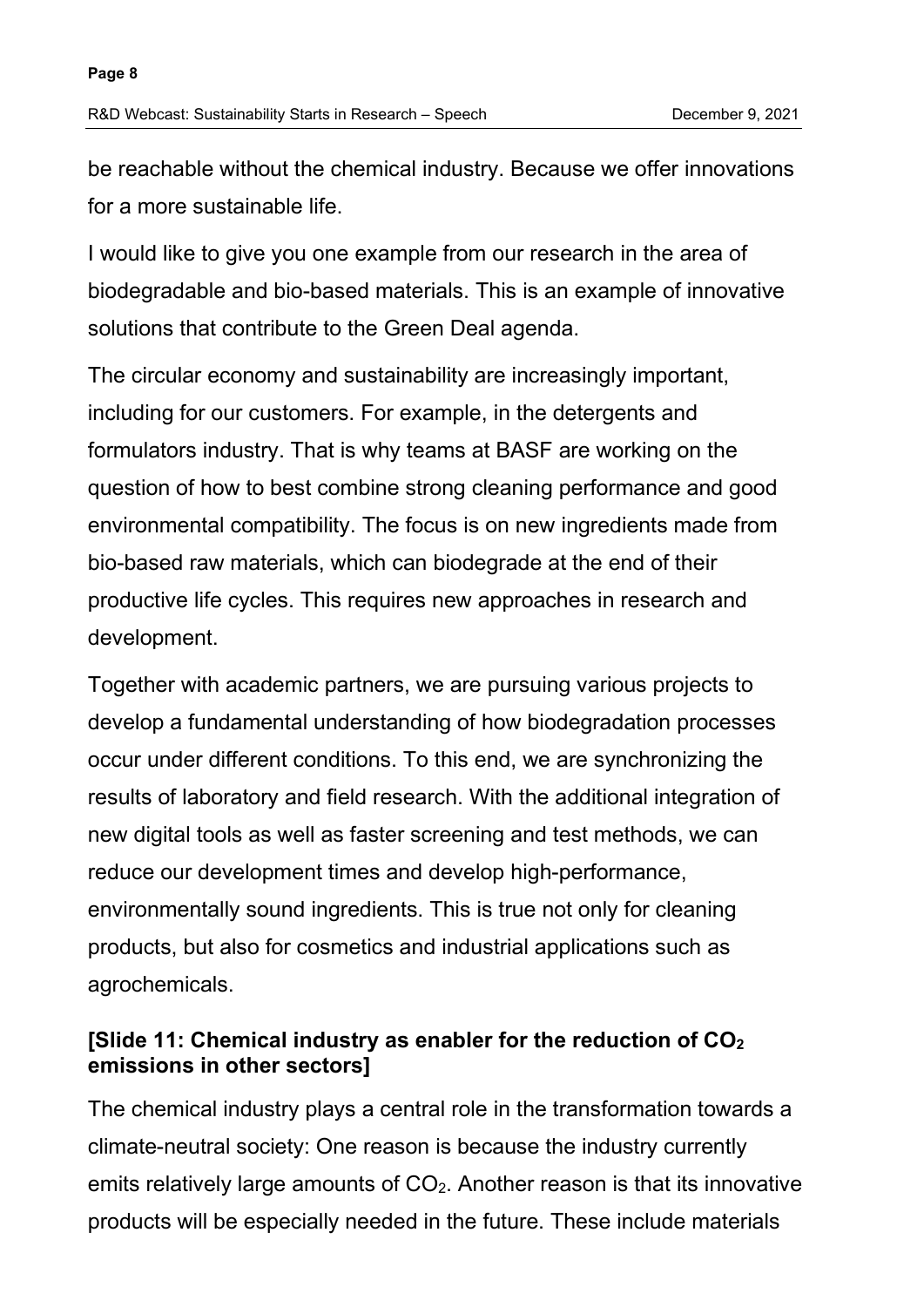for solar cells and wind turbines, battery materials for e-mobility, insulation materials and robust materials that protect against increasingly extreme weather. Chemical products are also indispensable in other areas of daily life, for example, in pharmaceuticals or agriculture.

At the Research Press Conference this morning, our experts presented innovations from two areas – electric mobility and agriculture. This afternoon, I would like to focus on e-mobility as the examples nicely complement the insights we shared with you during the recent Investor Update.

### **[Slide 12: The transformation of the automotive industry towards electric mobility is in full swing – with significant opportunities for BASF]**

The automotive industry is undergoing a massive shift owing to the transformation of the powertrain and the transition from internal combustion engines to e-mobility. We expect that by 2030 around 30 percent of all cars produced worldwide will be either fully electric vehicles or plug-in hybrids. This share will continue to increase significantly after 2030.

For BASF, this offers major opportunities because the chemical content per vehicle will increase substantially. We anticipate that it will rise by a factor of 2.5 in a fully electric vehicle as compared to a car with an internal combustion engine. The largest share of this added value will be in the battery.

This transformation is very important for our company because the automotive industry is our key customer industry. Around 20 percent of BASF Group's sales are currently associated with the automotive industry.

In recent decades, we have proven that we are a strong solution supplier for the automotive industry. And we want to continue to be.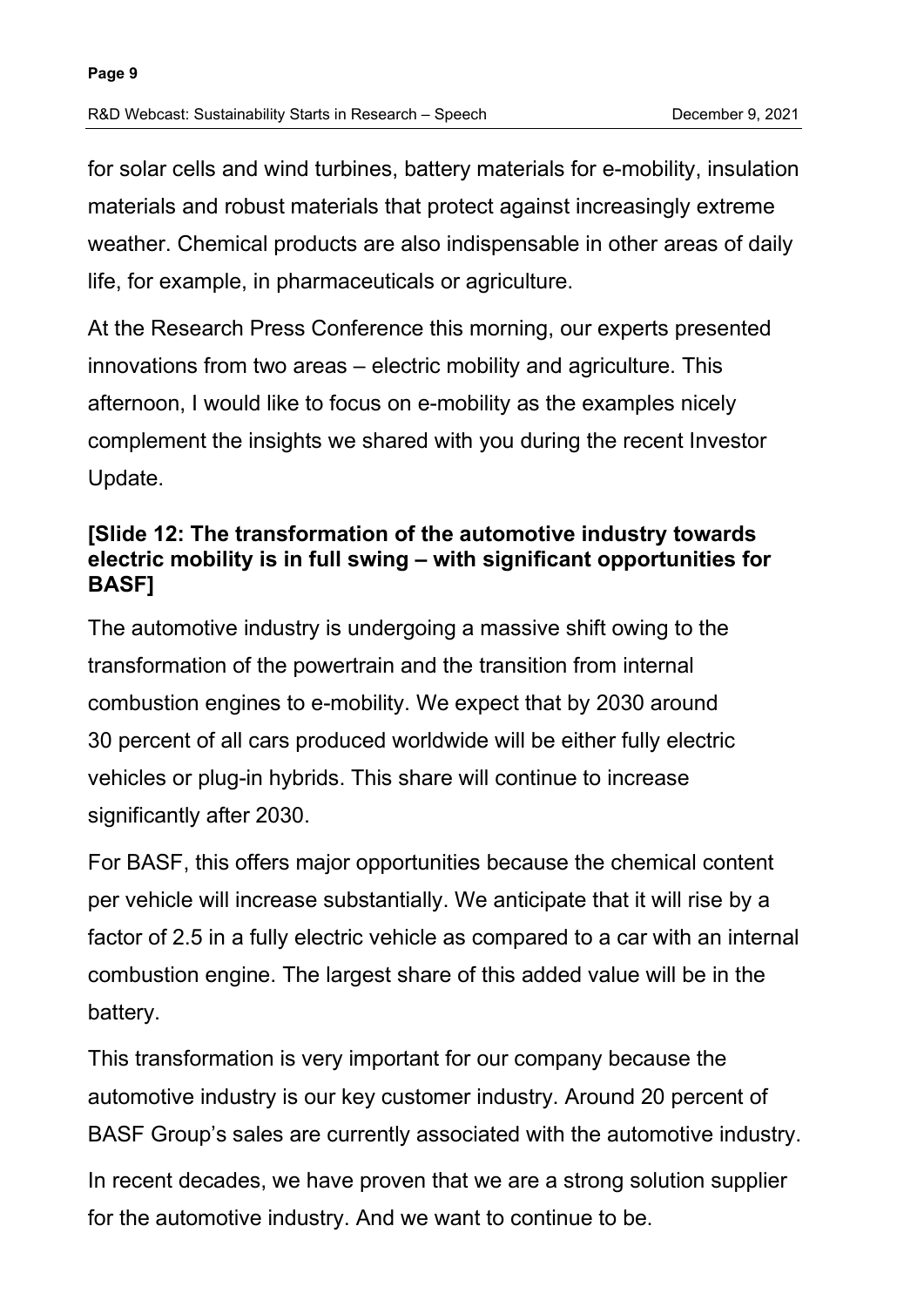#### **[Slide 13: BASF innovations enable electric mobility in various applications]**

The battery is the heart of every electric vehicle. We use an extensive toolbox of different methods to improve the performance, reliability and sustainability of batteries. Markus Kamieth presented our activities in battery materials during the Investor Update on September 27. Therefore, I will now focus on plastics, coolants and coatings.

Plastics are indispensable in e-mobility. Plastics play a role in lightweight construction, heat conductivity, heat management and, of course, safety. The share of plastics will also increase amid the transition to fully electric powertrains.

In addition, BASF is developing new engine coolants. A battery electric vehicle will require roughly twice as much coolant as a car with an internal combustion engine. There is one particular challenge with electric vehicles: The formation of flammable hydrogen must be prevented in the event that coolant comes into contact with high-voltage battery components, as could happen in the case of an accident. Lowering the electrical conductivity of the coolant is the key to success here.

And one more important topic: corrosion protection. With the help of digital simulations, we have developed a cathodic dip coating tailored to the specifications of electric vehicles. It protects the car body from corrosion and at the same time helps to lower  $CO<sub>2</sub>$  emissions in production. This is good news for sustainable mobility.

I will now present the selected innovation examples from our Performance Materials, Performance Chemicals and Coatings divisions.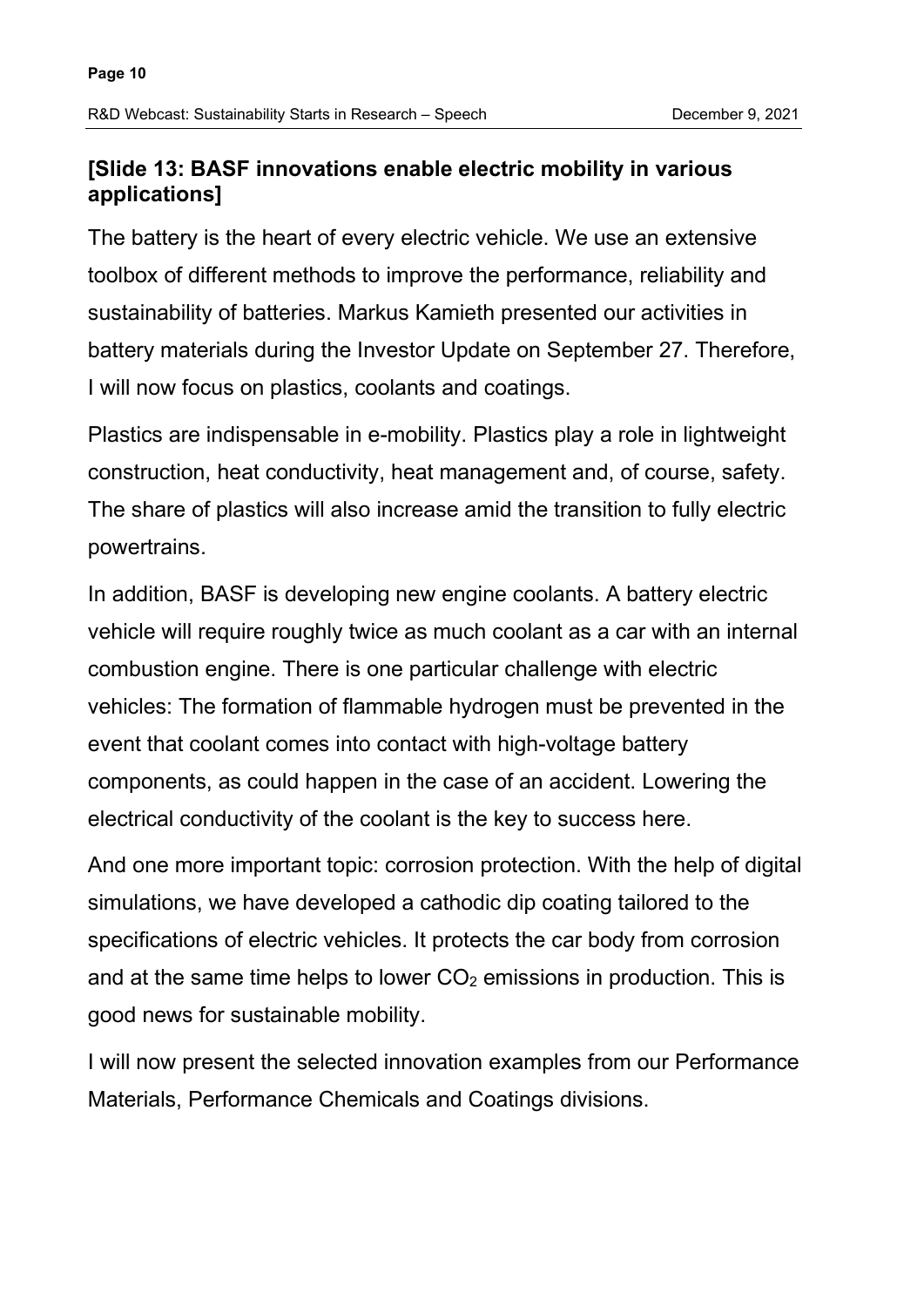### **[Slide 14: Enabling safe handling of high-voltage components – a portfolio of durable orange-colored polyamides]**

Given the nature of electric vehicles, high-voltage transmitting components enable safe distribution of power. In electric cars, these components must be highlighted in bright orange – as you can see the connector on the slide. This is an important visual cue for car drivers and mechanics to help avoid accidental short circuits or electric shocks.

The automotive industry requires that this color remain stable after being exposed to 140 degrees Celsius for 1,000 hours. Considering the heat these components must endure during the lifetime of a car, this makes sense.

Polyamides are one of the standard materials used for high-voltage connectors in electric cars and charging infrastructure. However, the chemical nature of polyamides leads to a severe discoloration when the material is exposed to heat over a long period of time. On the right side, you can see the variations of color with a standard polyamide and how it will turn brown at elevated temperatures over time.

Our scientists have found a way to achieve long-lasting color durability at elevated temperatures. They developed a new formulation based on polyamides and thermally stable pigments. This breakthrough represents the next level of color stability in polyamide formulations.

In a nutshell: Our durable color Ultramid® portfolio supports safe handling of high-voltage components – by car owners and mechanics.

# **[Slide 15: Ensuring passenger safety – a new vehicle architecture requires new safety concepts]**

Let's look at safety from the driver's and passenger's perspective.

Battery-powered vehicles tend to have shorter frontends. The heavy battery needs to be protected. Furthermore, the weight and impact mass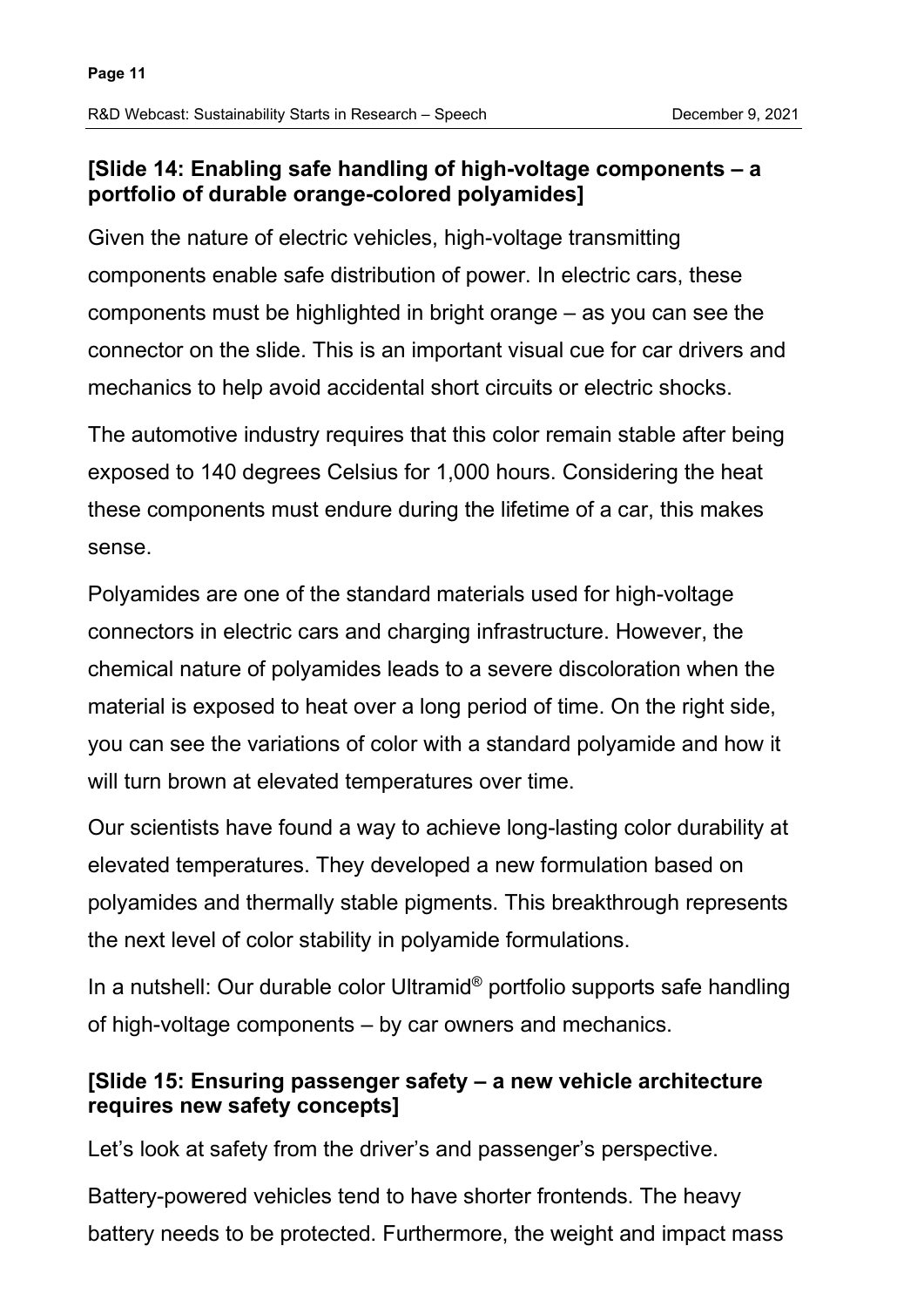of an electric vehicle is higher overall compared to a conventional car. This all requires new safety concepts.

Our R&D teams have contributed many solutions, including plastic frontends with especially high energy absorption. They are made of polyamide and glass fiber. The absorbers serve two purposes: They take up momentum in the event of a crash and channel the impact energy into the designated areas of the vehicle. When developing the absorbers, our researchers applied our digital simulation tool Ultrasim® to model the best material composition and component design.

Our scientists have also developed structural parts in car bodies made of polyamide particle foam. OEMs can produce these in complex threedimensional shapes using standard particle foam molding processes. The polyamide foams keep their form even under high temperatures. This allows them to be attached in the car even before the dip coating. This effectively reduces the need for an additional process step afterwards, which helps the OEMs save time and resources.

Pultruded polyurethanes and thermoplastic profiles are extraordinarily stiff and help keep the frame around the battery intact in case of an impact. They are also stiffened with glass fiber.

These BASF innovations enable the next safety level for electric vehicles in the event of a crash. And the plastic materials are a lot lighter than metal, for example. This helps minimize the weight of the vehicle while maintaining high safety standards.

### **[Slide 16: Thermal management of the battery requires increased volume of liquid coolant]**

Let's move on to coolants.

The battery is the highest value part in an electric vehicle and is the key driver of its performance. A robust, finely tuned thermal management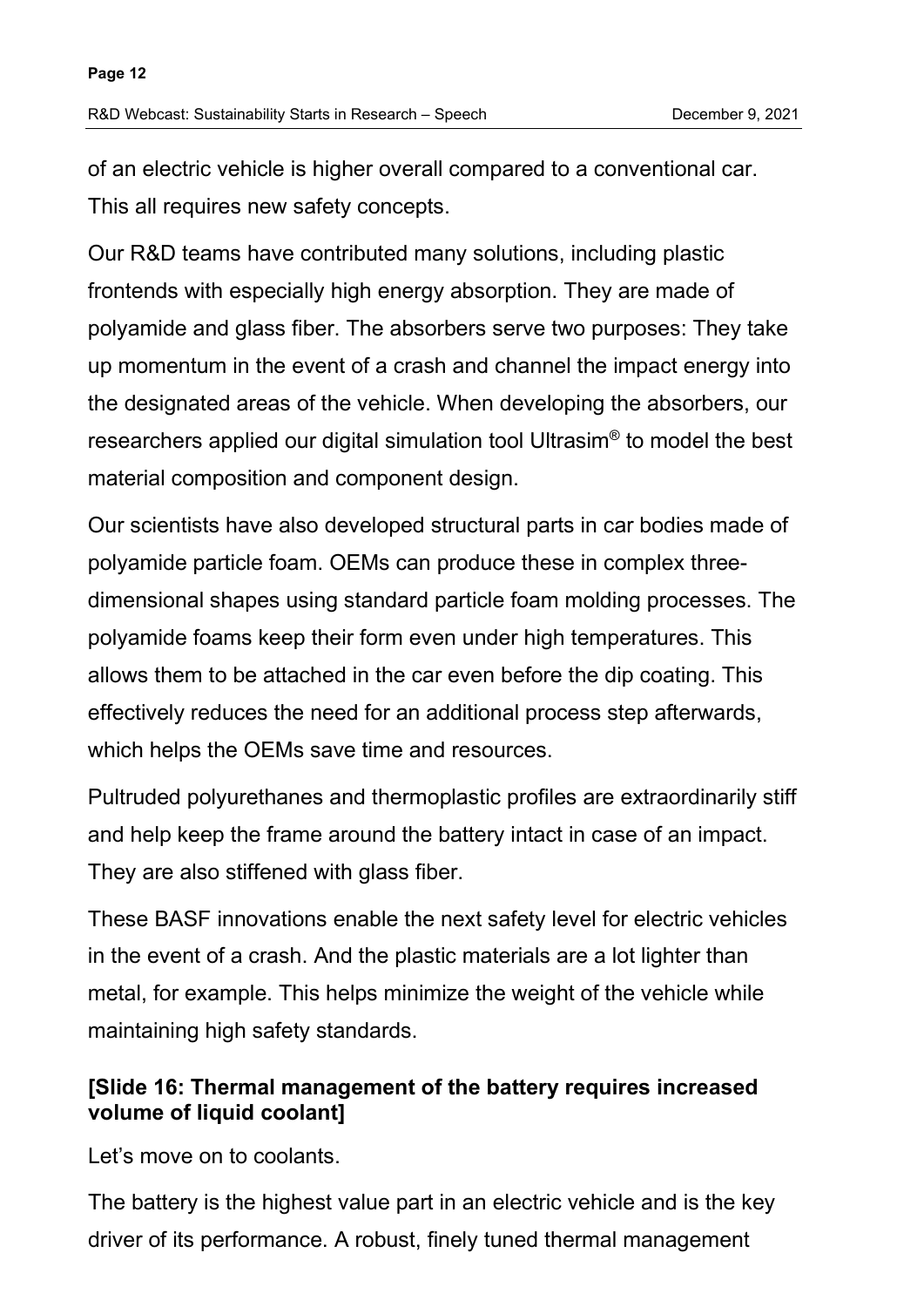system is required to help protect the battery and ensure its longevity. This is where coolants come into play.

I mentioned earlier that the chemical content in electric vehicles is higher than in conventional cars. This also holds true for coolants. We are talking about a two-fold increase in terms of volume here. The reason is simple: In contrast to an internal combustion engine, where the area that needs to be cooled is rather small, the battery extends across almost the entire underside of an electric vehicle. In addition, the electric engine needs to be cooled.

This means: To achieve optimal operation of the vehicle, car manufacturers need to ensure specific temperatures across a large area. A network of cooling plates or pipes ensures that the coolant can reach all relevant parts of the battery. These are the basic requirements for thermal management of an electric vehicle.

#### **[Slide 17: Coolant's electrical conductivity is a key determinant in minimizing risk associated with hydrogen generation]**

There is another crucial aspect related to coolants in battery-powered vehicles. If the coolant comes into contact with high-voltage battery components, for example, after a crash, there is a risk that hydrogen will be generated. Essentially, the water in the coolant may be split into hydrogen and oxygen by the electric current from the battery components. This is one of the most memorable chemistry experiments in high schools – the production of oxyhydrogen, a gas mixture that self-ignites. And this is something you want to avoid.

The trick is to decrease the electrical conductivity of the glycol water system that makes up the coolant. If you look at the left side of the slide, you see how the new BASF coolant, Glysantin® Electrified™, compares to a conventional coolant.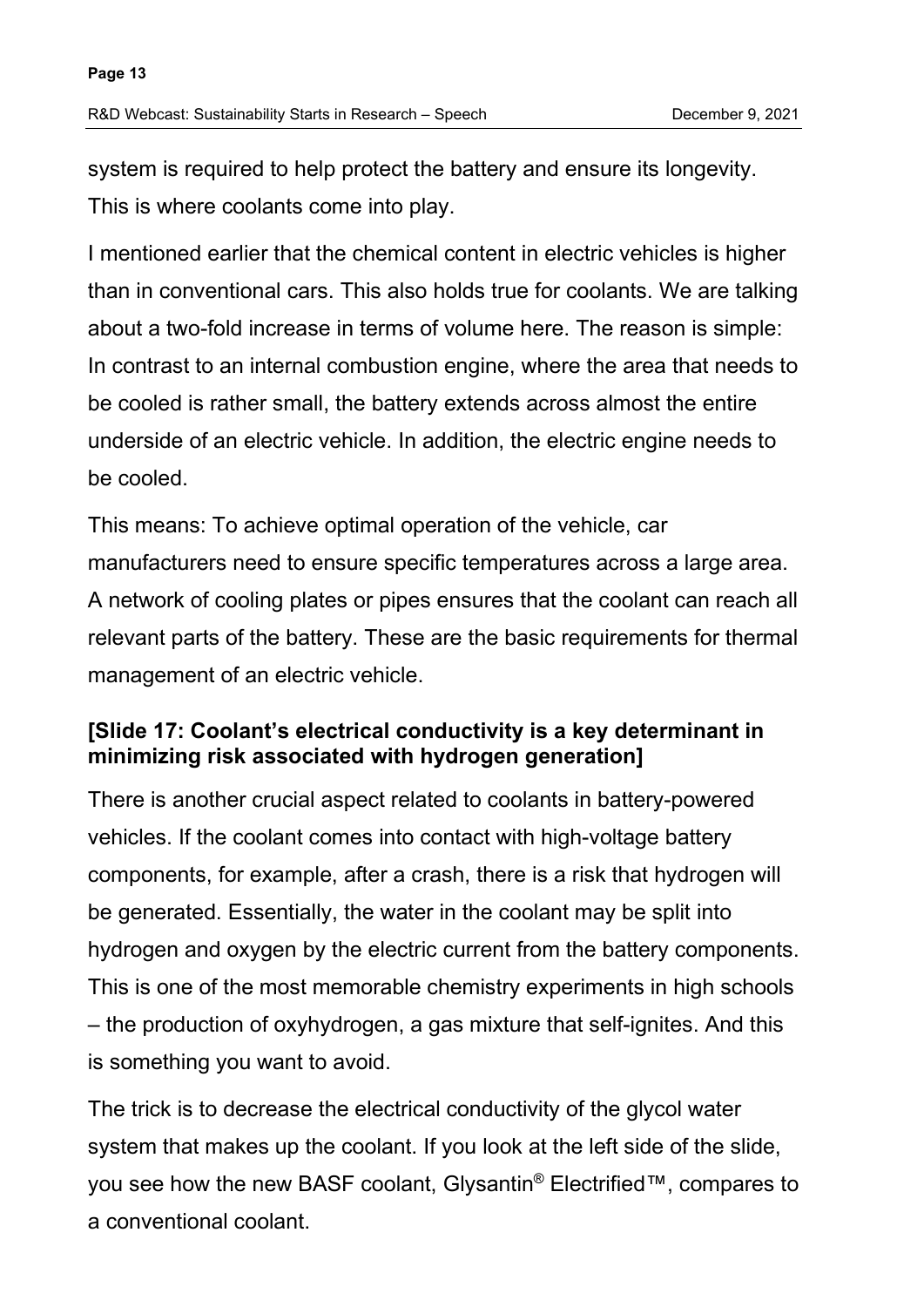An automotive OEM would ideally want a coolant to reach the maximum performance in all categories. This means it would reach the outermost boundary in all corners of the graph. Conventional coolants perform very well in terms of low flammability, low viscosity, high thermal capacity and conductivity and excellent material compatibility. The term material compatibility refers, among other things, to how well the coolant protects the coolant circuit from corrosion. However, conventional coolants perform poorly when it comes to electrical conductivity – meaning they show very high electrical conductivity, therefore transmitting electrical current at a rate that is too high.

Glysantin® Electrified™ is markedly less conductive for electricity. And it still performs very well in all other categories. This is not easy because tweaking the coolant impacts its other favorable characteristics. Getting there was the result of thorough R&D work. Our experts achieved the low electrical conductivity by using non-ionic additives and a lower polarity solvent, which simultaneously ensures that the coolant circuit is well protected from corrosion.

With Glysantin<sup>®</sup> Electrified™, our researchers could significantly reduce the risk of hydrogen generation: by an impressive 98 percent – as you can see on the right of the slide. The Performance Chemicals division introduced Glysantin® Electrified™ to the market this year.

With this innovation, we help improve the safety of the battery and contribute to reducing the risk of dangerous situations like overheating, fires or explosions if an accident occurs.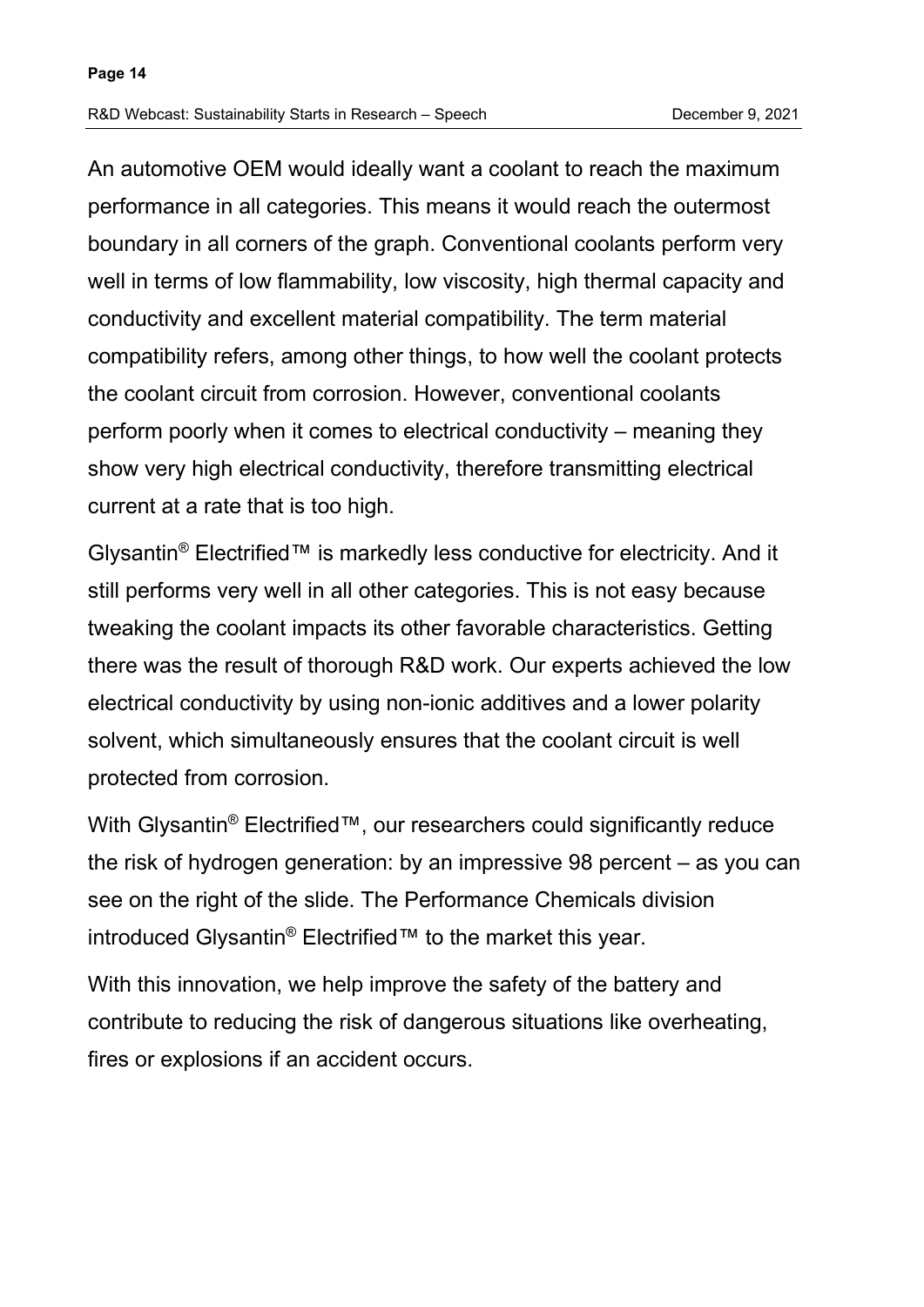#### **[Slide 18: New BASF e-coat technology meets OEMs' demand for one paint solution for all platforms and fulfills high sustainability standards]**

Moving on to the examples from our Coatings division.

Every car owner wants protection against rusting and corrosion. This is also important for the structural stability of the vehicle and a key determinant of its lifetime.

Unsurprisingly, the requirements for battery-powered cars can also differ here. For safety reasons, their rocker panels and sills – essentially the base of the vehicle – can feature thicker metal than in conventional vehicles. This has implications for the process in which the corrosion protection is applied. During this process, the car frame is dipped into a cathodic electrocoat or e-coat. Afterwards, the metal of the chassis is heated up to ensure the crosslinking of the various e-coat components on its surface. This is crucial to achieve the full level of corrosion protection.

Thicker metal takes longer to heat up. If you were to simply apply the corrosion protection used for conventional cars, this could lead to uneven protection of the electric car's individual parts. In this context, it is important to know that car manufacturers apply dip-coating for all types of vehicles on the same manufacturing line. The challenge for our R&D team was to offer one paint solution that works for all vehicles. Employing smart tools, they ran several digital simulations to help accelerate the development.

We can now offer customers our new CathoGuard® technology featuring increased reactivity. This means that the crucial crosslinking happens at lower metal temperatures. This has been achieved by optimizing the dispersion and the pigment paste components of the product. In addition – and this is an important achievement – there is no compromise when it comes to the industry's high sustainability standards.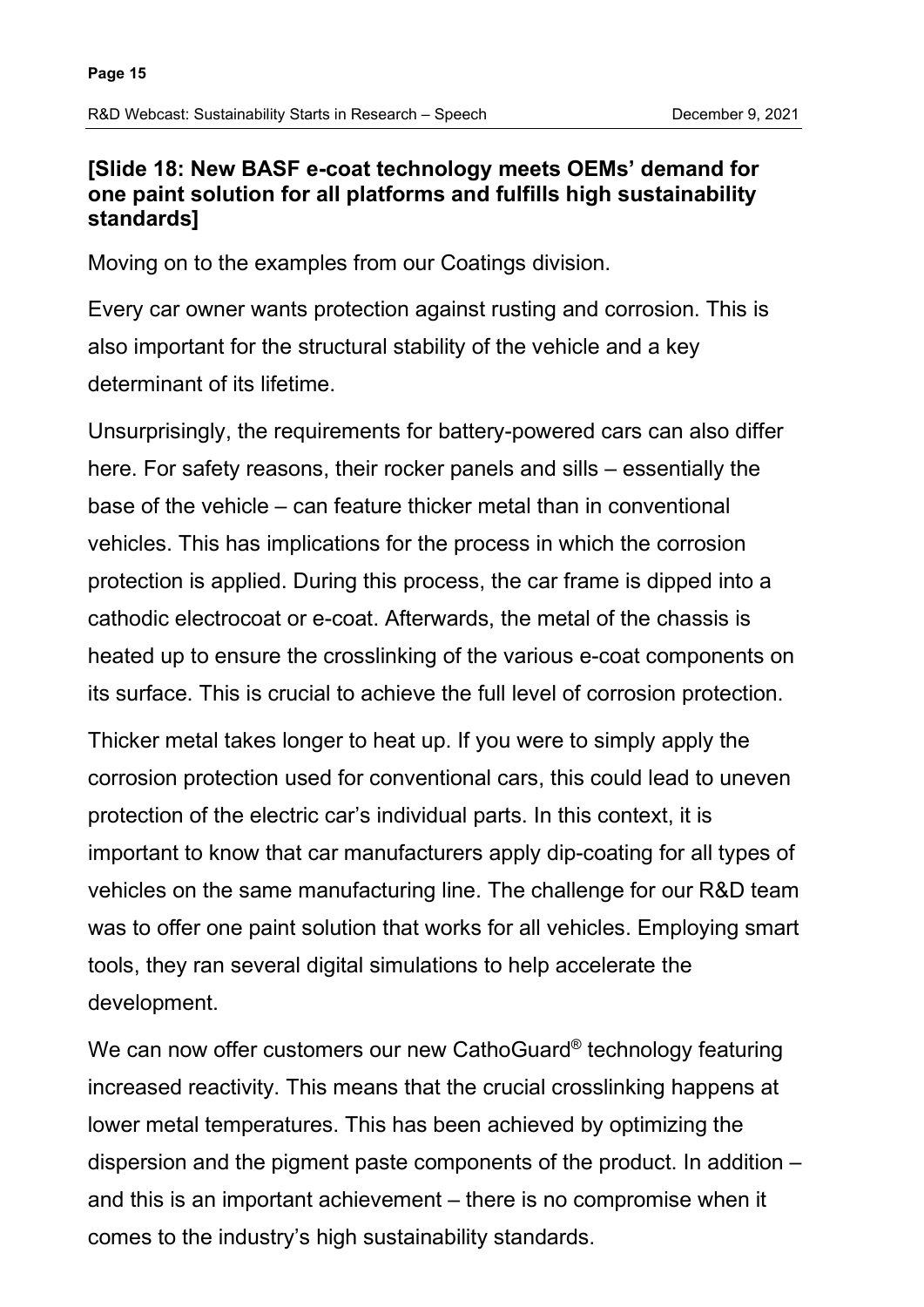# **[Slide 19: Meeting novel requirements: A broader baking window enables reduction of energy consumption]**

Our new CathoGuard® technology offers an additional sustainability benefit. Due to its higher reactivity, OEMs can reduce the oven temperature for the dip-coating process by 20 degrees Celsius. The baking process can also be shortened. When you compare the left and right graphs, you can see that our technology works at a much broader range of temperatures.

The areas highlighted in orange indicate the upper range of temperatures at which the technology can still work, but must be tested on the OEM's manufacturing line. The shaded area at the bottom indicates the area meeting the specifications for corrosion protection in the interior of the vehicle. The requirements here are different since these car parts are not as exposed to the environment as the exterior of the vehicle.

Please note that these graphs show the temperature of the metal. The temperature in the oven will be about 15 to 20 degrees Celsius higher. Today, metals are usually heated up to 155 to 160 degrees Celsius. Our CathoGuard® technology enables the process to be run with a metal temperature of only 140 degrees Celsius.

We are thus offering a lever to reduce the energy required in the process, with a positive impact on  $CO<sub>2</sub>$  emissions. With this technology,  $CO<sub>2</sub>$ emissions can be reduced by up to 35 percent per unit in this process step, depending on the curing temperature and time.

Our teams are already working on a new concept that would further increase the reactivity and further reduce the required energy.